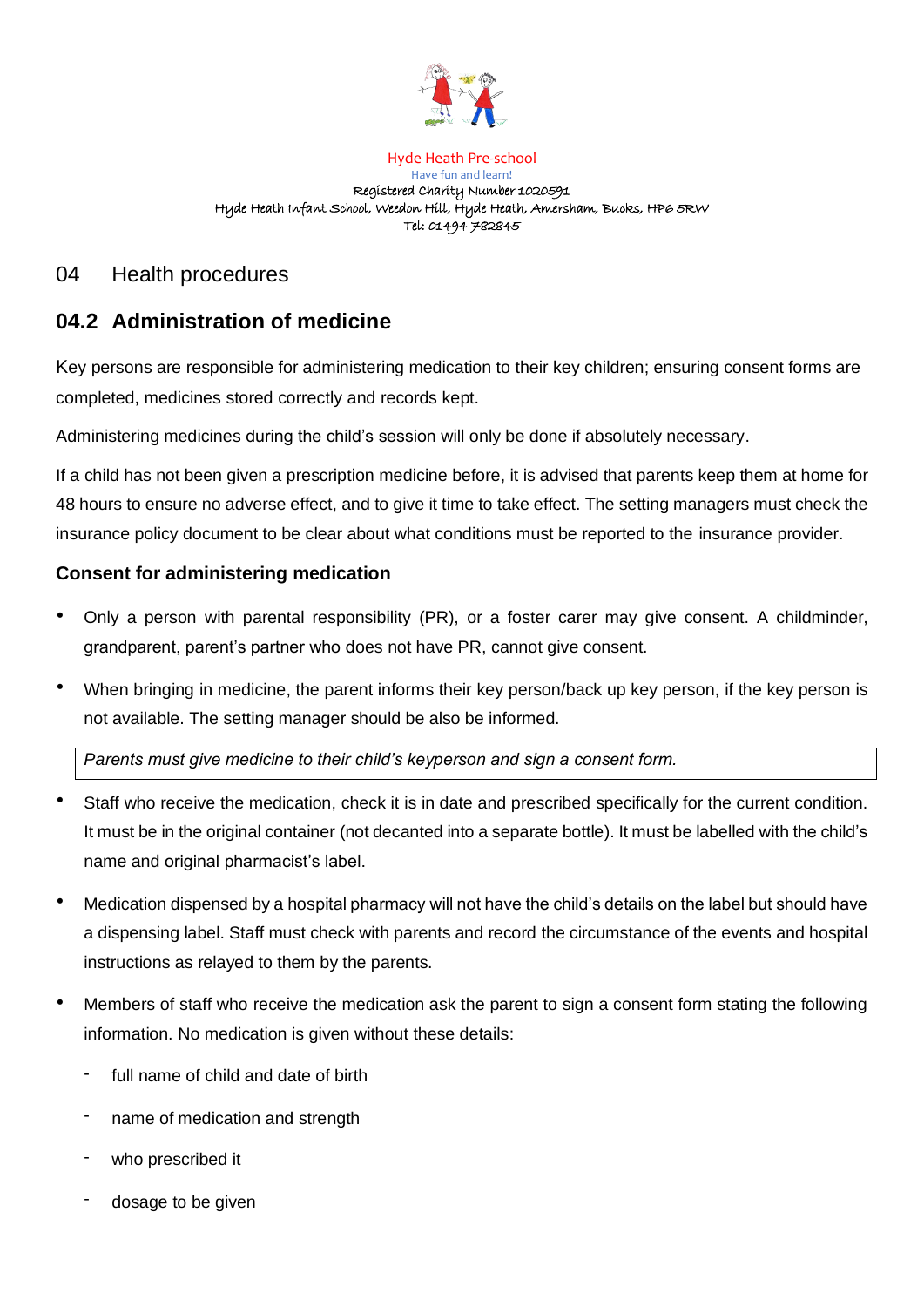- how the medication should be stored and expiry date
- a note of any possible side effects that may be expected
- signature and printed name of parent and date

### **Storage of medicines**

All medicines are stored safely. Refrigerated medication is stored separately or clearly labelled in the kitchen fridge.

*Medicines not needing to be refrigerated are kept in a locked box in the locked kitchen. Staff are informed of whereabouts.* 

- The key person is responsible for ensuring medicine is handed back at the end of the day to the parent.
- For some conditions, medication for an individual child may be kept at the setting. 04.2a Healthcare plan form must be completed. Key persons check that it is in date and return any out-of-date medication to the parent.
- Parents do not access where medication is stored, to reduce the possibility of a mix-up with medication for another child, or staff not knowing there has been a change.

### **Record of administering medicines**

A record of medicines administered is kept near to the medicine cabinet, in the setting manager's folder. Settings can choose which works best for them, as long as members of staff are aware and it is consistent.

#### *Medicine forms are kept in the register folder*

The medicine record book records:

- name of child
- name and strength of medication
- the date and time of dose
- dose given and method
- signed by key person/setting manager
- verified by parent signature at the end of the day

A witness signs the medicine record book to verify that they have witnessed medication being given correctly according to the procedures here.

• No child may self-administer. If children are capable of understanding when they need medication, e.g. for asthma, they are encouraged to tell their key person what they need. This does not replace staff vigilance in knowing and responding.